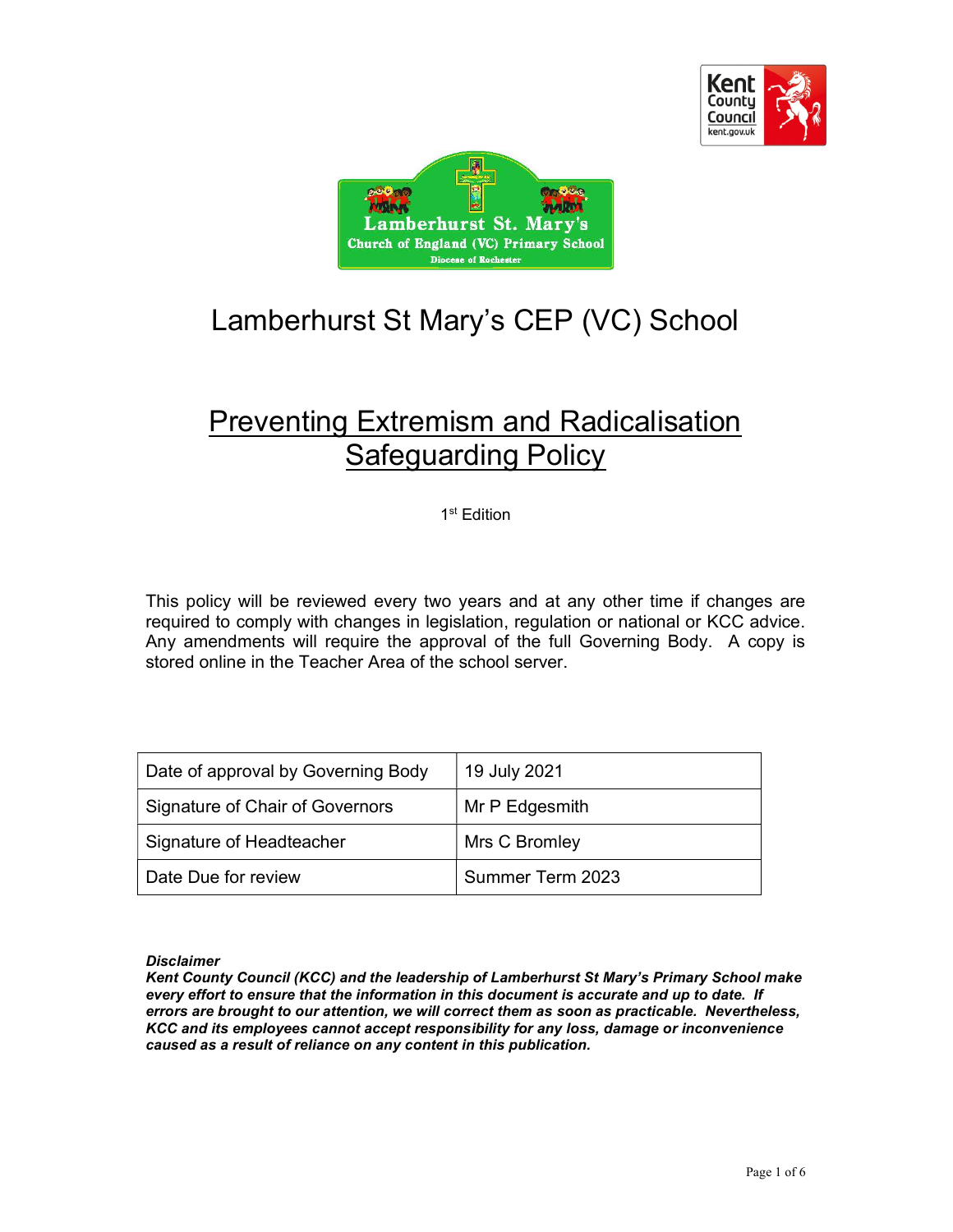#### Introduction

Lamberhurst St Mary's CEP (VC) School is committed to providing a secure environment for pupils, where children feel safe and are kept safe. As a school we recognise that safeguarding is everyone's responsibility irrespective of the role a staff member or visitor undertakes or whether their role has direct contact or responsibility for children or not.

In adhering to this policy and the procedures therein, staff and visitors will contribute to the delivery of the outcomes to all children, as set out in s10 (2) of the Children Act 2004.

This Preventing Extremism and Radicalisation Safeguarding Policy is one element within our overall school arrangements to safeguard and promote the welfare of all children in line with our statutory duties set out at s175 of the Education Act 2002 (s157 of the Education Act 2002.

Our school's Preventing Extremism and Radicalisation Safeguarding Policy also draws upon the guidance contained in the "DfE Guidance "Keeping Children Safe in Education, 2016"; and specifically DCSF Resources "Learning Together to be Safe", "Prevent: Resources Guide", "Tackling Extremism in the UK", DfE's "Teaching Approaches that help Build Resilience to Extremism among Young People" and Peter Clarke's Report of July 2014: Report into allegations concerning Birmingham schools arising from the 'Trojan Horse' letter.

#### School Ethos and Practice

When operating this policy our School uses the following accepted governmental definition of extremism which is:

'Vocal or active opposition to fundamental British values, including democracy, the rule of law, individual liberty and mutual respect and tolerance of different faiths and beliefs; and/or calls for the death of members of our armed forces, whether in this country or overseas'.

There is no place for extremist views of any kind in our school, whether from internal sources: pupils, staff or governors, or external sources: local community, external agencies or individuals. Our pupils see our school as a safe place where they can explore controversial issues safely and where our teachers encourage and facilitate this – we have a duty to ensure this happens.

As a school we recognise that extremism and exposure to extremist materials and influences can lead to poor outcomes for children and so should be addressed as a safeguarding issue as set out in this policy. We also recognise that if we fail to challenge extremist views we are failing to protect our pupils.

Extremists of all persuasions aim to develop destructive relationships between different communities by promoting division, fear and mistrust of others based on ignorance or prejudice and thereby limiting the life chances of young people. Education is a powerful weapon against this; equipping young people with the knowledge, skills and critical thinking skills, to challenge and debate in an informed way.

Therefore, we will provide a broad and balanced curriculum, delivered by skilled professionals, so that our pupils are enriched, understands and become tolerant of difference and diversity and also to ensure that they thrive, feel valued and not marginalized.

Furthermore we are aware that young people can be exposed to extremist influences or prejudiced views from an early age which emanate from a variety of sources and media, including via the internet, and at times pupils may themselves reflect or display views that may be discriminatory, prejudiced or extremist, including using derogatory language.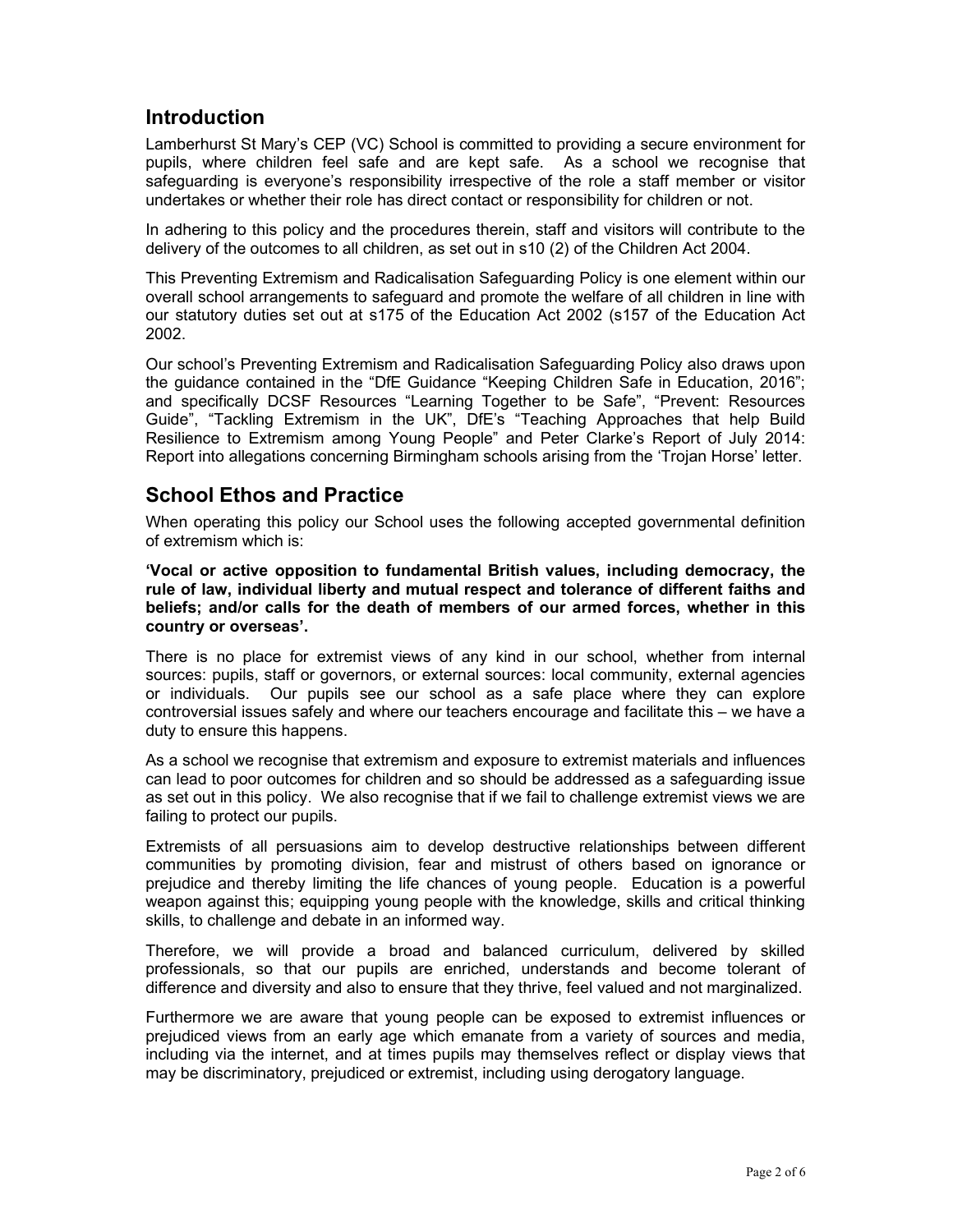Any prejudice, discrimination or extremist views, including derogatory language, displayed by pupils or staff will always be challenged and where appropriate dealt with in line with our Behaviour and Discipline Policy for pupils and the Code of Conduct for staff. Where misconduct by a teacher is proven the matter will be referred to the National College for Teaching and Leadership for their consideration as to whether to a Prohibition Order is warranted.

As part of wider safeguarding responsibilities school staff will be alert to:

- disclosures by pupils of their exposure to the extremist actions, views or materials of others outside of school, such as in their homes or community groups, especially where pupils have not actively sought these out;
- graffiti symbols, writing or art work promoting extremist messages or images;
- pupils accessing extremist material online, including through social networking sites;
- parental reports of changes in behaviour, friendship or actions and requests for assistance;
- partner schools, local authority services, and police reports of issues affecting pupils in other schools or settings;
- pupils voicing opinions drawn from extremist ideologies and narratives;
- use of extremist or 'hate' terms to exclude others or incite violence;
- intolerance of difference, whether secular or religious or, in line with our equalities policy, views based on, but not exclusive to, gender, disability, homophobia, race, colour or culture;
- attempts to impose extremist views or practices on others;
- views which undermine fundamental British Values against any other group.

Our school will closely follow any locally agreed procedure as set out by the Local Authority and/or the Local Safeguarding Children Board's agreed processes and criteria for safeguarding individuals vulnerable to extremism and radicalisation.

#### Teaching Approaches

We will all strive to eradicate the myths and assumptions that can lead to some young people becoming alienated and disempowered, especially where the narrow approaches children may experience elsewhere may make it harder for them to challenge or question these radical influences. In our school this will be achieved by good teaching, primarily via Personal, Social and Health Education (PSHE); but also by adopting the methods outlined in the Government's guidance 'Teaching approaches that help build resilience to extremism among young people' DfE 2011. We will ensure that all of our teaching approaches help our pupils build resilience to extremism and give pupils a positive sense of identity through the development of critical thinking skills. We will ensure that all of our staff are equipped to recognise extremism and are skilled and confident enough to challenge it. We will be flexible enough to adapt our teaching approaches, as appropriate, to address specific issues so as to become even more relevant to the current issues of extremism and radicalisation. In doing so we will apply the 'key ingredients' for success following the three broad categories of:

- making a connection with young people through good teaching design and a pupil centred approach;
- facilitating a 'safe space' for dialogue, and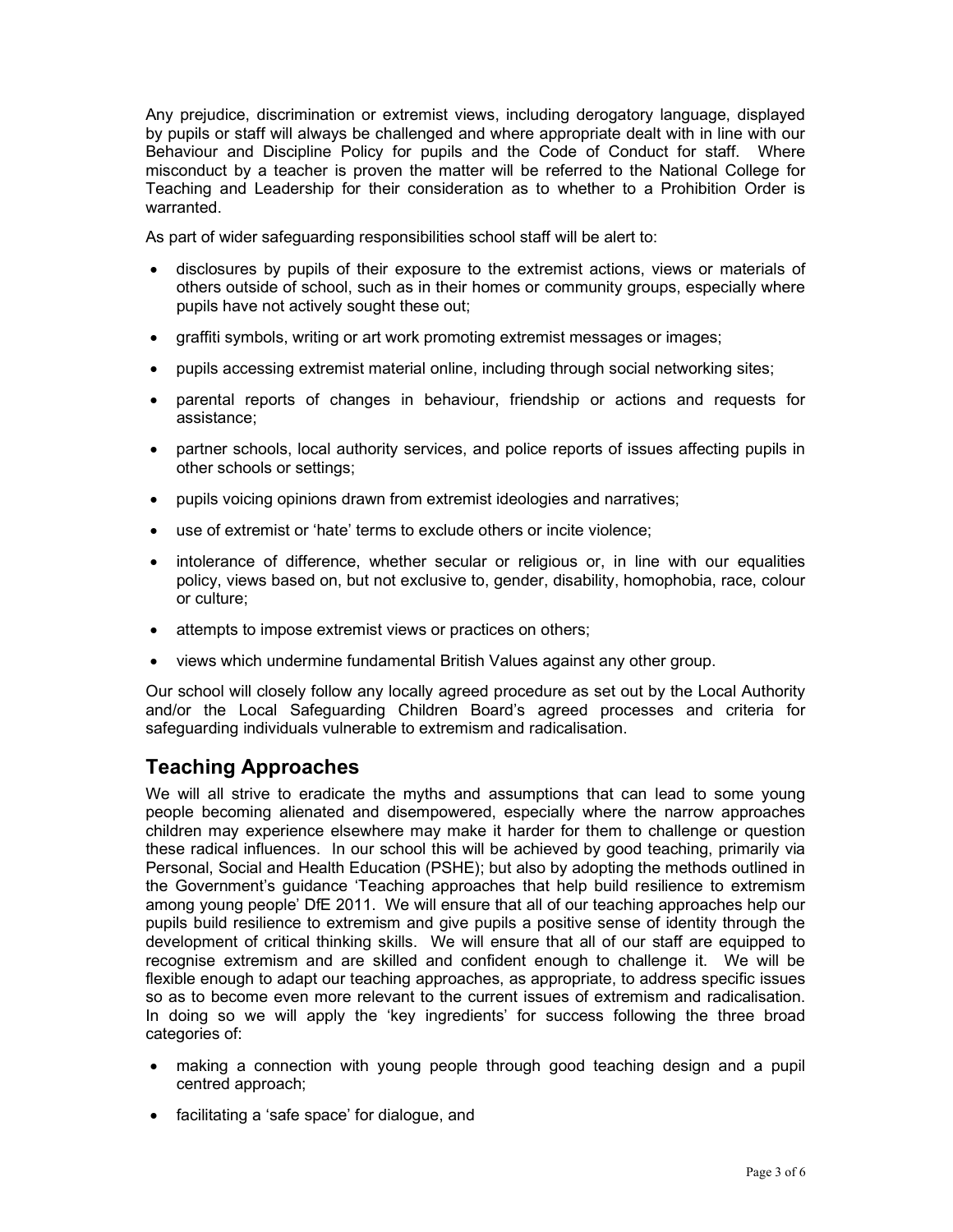equipping our pupils with the appropriate skills, knowledge, understanding and awareness for resilience.

Therefore this approach will be embedded within the ethos of our school so that pupils know and understand what safe and acceptable behaviour is in the context of extremism and radicalisation. This will work in conjunction with our school's approach to the spiritual, moral, social and cultural development of pupils as defined in OFSTED's School Inspection Handbook and will include the sound use of assemblies to help further promote this rounded development of our pupils.

Our goal is to build mutual respect and understanding and to promote the use of dialogue not violence as a form of conflict resolution. We will aim to achieve this by using a curriculum that includes:

- citizenship programmes
- open discussion and debate
- work on anti-violence and a restorative approach addressed throughout curriculum
- focussed educational programmes

We will also work with local partners, families and communities in an effort to ensure our school understands and embraces our local context and values in challenging extremist views and to assist in the broadening of our pupil's experiences and horizons. We will help support pupils who may be vulnerable to such influences as part of our wider safeguarding responsibilities and where we believe a pupil is being directly affected by extremist materials or influences, we will ensure that that pupil is offered support. Additionally, in such instances, our school will seek external support from the Local Authority and/or local partnership structures working to prevent extremism.

We will promote the values of democracy, the rule of law, individual liberty, mutual respect and tolerance for those with different faiths and beliefs. We will teach and encourage pupils to respect one another and to respect and tolerate difference, especially those of a different faith or no faith. We take seriously our most fundamental responsibility to keep our pupils safe and prepare them for life in modern multicultural Britain and globally.

#### Use of External Agencies and Speakers

We encourage the use of external agencies or speakers to enrich the experiences of our pupils, however we will positively vet those external agencies, individuals or speakers who we engage to provide such learning opportunities or experiences for our pupils.

Such vetting is to ensure that we do not unwittingly use agencies that contradict each other with their messages or that are inconsistent with, or are in complete opposition to, the school's values and ethos. We must be aware that in some instances the work of external agencies may not directly be connected with the rest of the school curriculum so we will ensure that this work is of benefit to pupils.

Our school will assess the suitability and effectiveness of input from external agencies or individuals to ensure that:

- any messages communicated to pupils are consistent with the ethos of the school and do not marginalise any communities, groups or individuals;
- any messages do not seek to glorify criminal activity or violent extremism or seek to radicalise pupils through extreme or narrow views of faith, religion or culture or other ideologies;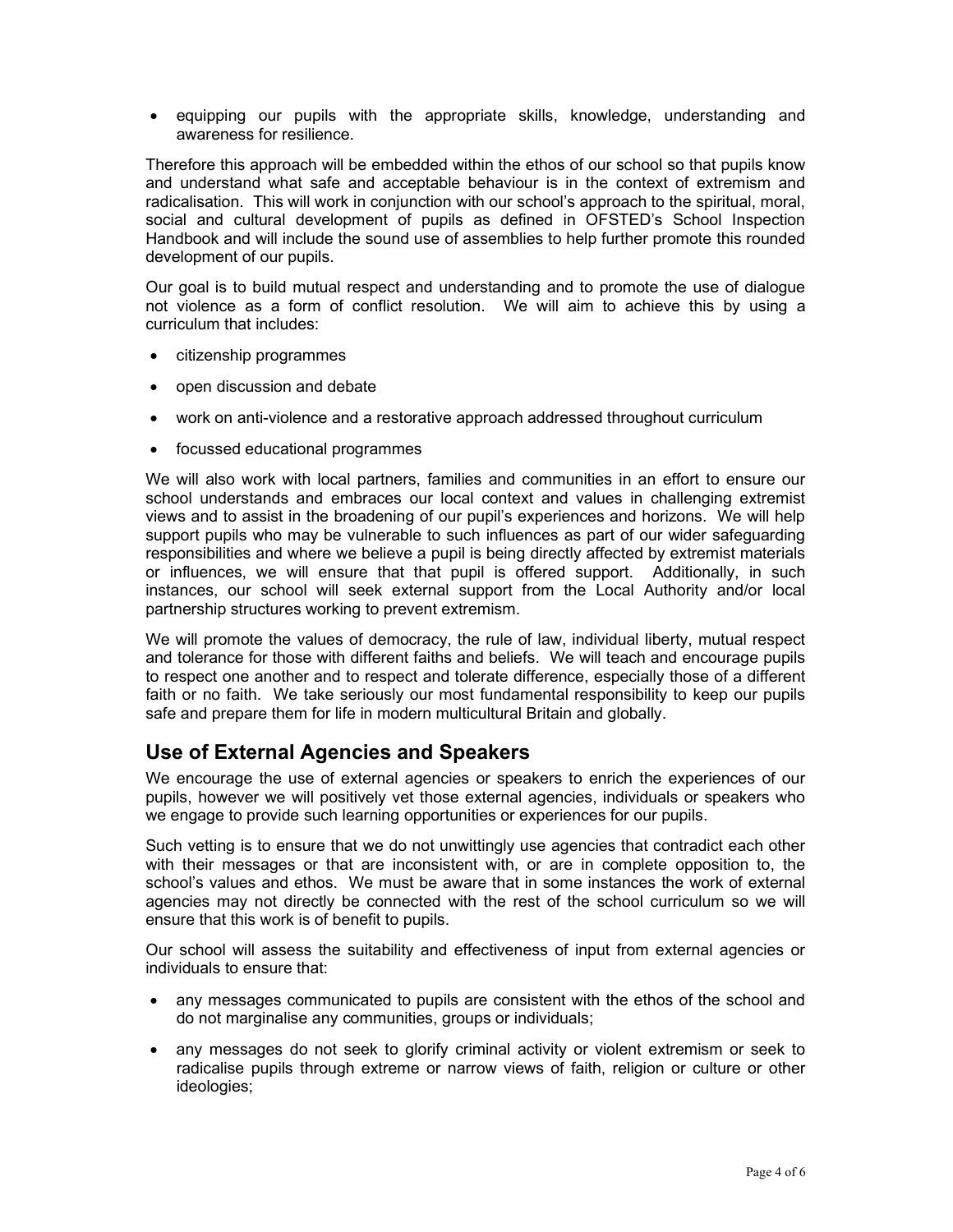- activities are properly embedded in the curriculum and clearly mapped to schemes of work to avoid contradictory messages or duplication;
- activities are matched to the needs of pupils;
- activities are carefully evaluated by schools to ensure that they are effective.

We recognise, however, that the ethos of our school is to encourage pupils to understand opposing views and ideologies, appropriate to their age, understanding and abilities, and to be able to actively engage with them in informed debate, and we may use external agencies or speakers to facilitate and support this.

Therefore by delivering a broad and balanced curriculum, augmented by the use of external sources where appropriate, we will strive to ensure our pupils recognise risk and build resilience to manage any such risk themselves where appropriate to their age and ability. We are also committed to help pupils develop the critical thinking skills needed to engage in informed debate.

#### Whistle Blowing

Where there are concerns of extremism or radicalisation pupils and staff will be encouraged to make use of our internal systems to whistle blow or raise any issue in confidence. Please refer to the school's Whistle Blowing Policy, a copy of which can be found within the Staff Area of the school server or can be obtained from the school office.

#### Safeguarding Lead

Please refer to our Child Protection Policy for the full Designated Safeguarding Lead Teacher procedural framework, a copy of which can be found within the Teacher Area of the school server, the school website or can be obtained from the school office.

Staff will be alert to the fact that Extremism and Radicalisation is broadly a safeguarding issue and there may be some instances where a child or children may be at direct risk of harm or neglect. For example; this could be due to a child displaying risky behaviours in terms of the activities they are involved in or the groups they are associated with or staff may be aware of information about a child's family that may equally place a child at risk of harm. (These examples are for illustration and are not definitive or exhaustive).

Therefore all adults working at the school (including visiting staff, volunteers' contractors, and students on placement) are required to report instances where they believe a child may be at risk of harm or neglect to the Designated Safeguarding Lead Teacher and/or Headteacher.

#### Role of the Designated Safeguarding Lead Teacher (DSL)

The Designated Safeguarding Lead is: Mrs Caroline Bromley

The Deputy Designated Safeguarding Lead is: Mrs Nicky Mitchell

The DSL works in line with the responsibilities as set out in the DfE Guidance 'Keeping Children Safe in Education'.

The DSL is the focus person and local 'expert' for school staff, and others, who may have concerns about an individual child's safety or well-being and is the first point of contact for external agencies.

In line with Recommendation 2 of Peter Clarke's Report; the role of the DSL will be extended, at the appropriate time, to include the responsibilities of the PREVENT strand of the Government's counter-terrorism strategy.